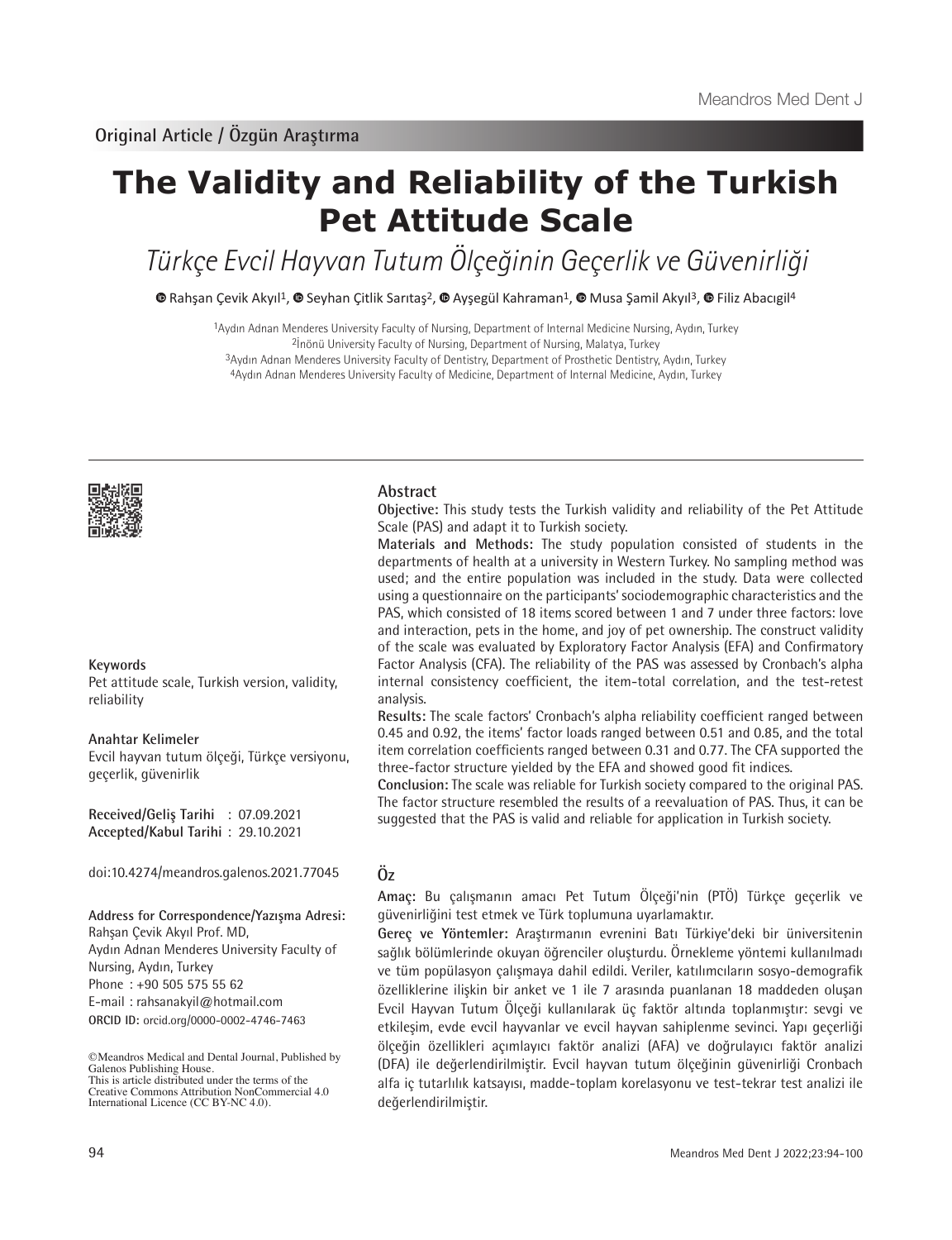**Bulgular:** Ölçek faktörlerinin Cronbach alfa güvenirlik katsayısı 0,45-0,92, maddelerin faktör yükleri 0,51-0,85 ve toplam madde korelasyon katsayıları 0,31-0,77 arasında değişmektedir. DFA, AFA tarafından elde edilen üç faktörlü yapıyı destekledi ve iyi uyum indeksleri gösterdi.

**Sonuç:** Ölçek, orijinal PTÖ ile karşılaştırıldığında Türk toplumu için güvenilirdi. Faktör yapısı, PTÖ'nün yeniden değerlendirilmesinin sonuçlarına benziyordu. Böylece evcil hayvan tutum ölçeğinin Türk toplumunda uygulanması için geçerli ve güvenilir olduğu söylenebilir.

## **Introduction**

Animal-assisted interventions are interventional programs that constitute integral parts of targeted treatment procedures. They are supportive methods for ameliorating physical, psychological, and social problems of individuals (1). Studies have shown that being with pets regulates the hemodynamic parameters such as heart rate, increases neurohormonal activity, and reduces pain (2-4).

Although the relationship between having a pet and psychological health could not be shown, most studies have reported that people with a pet have better mental health (4,5). Various studies have shown that supporting positive moods affects empathy and socialization, and reduces the sense of loneliness (6-9).

Pets affect the general health of weaker populations such as elderly people, children, and those with psychiatric disorders, and even our relationships with other people (10). It was found in the elderly that social and cardiovascular health was positively affected by the support of pets (11). It was also reported that support of pets was effective on metal, physical, and social health and wellness of children and that it was recommended to be applied for educational and health purposes in children with special needs (12). A study reported that a positive approach towards pets encourages people to approach other people more positively (13).

The literature includes few studies on peopleanimal relationships in Turkey (14,15). The number of pets in homes has significantly increased in Turkey in the last decade. In addition, many pets on the streets often lead to contact between humans and animals. Along with the increase in the number of house pets in urban areas, various opinions have also come forth in society regarding the relationship between humans, pets, and houses. Institutional and social awareness has also increased on animal rights, welfare, and even animal health (16). This suggests that this topic will become a popular and required research field in Turkey soon.

Various measurement tools exist to assess the quality of pet owners' relationships (17-21). It was determined that the Pet Attitude Scale (PAS) was the commonly used measurement method (13,22-24) and the same scale using the form in English was applied to individuals in different cultures (25).

Bringing the scales on which knowledge had accumulated and recognized in international publications into Turkish language and using them shortens the time that an investigator would spend for preparing a new scale and provides the investigator ease of communication and information comparable to the results obtained in different communities. In addition, adapting the scales to Turkish might not facilitate researchers who do not have enough accumulation of knowledge and experience to develop a scale (26).

Römpke, while implementing the adaptation of PAS to the German language, stated that testing individuals with measurement tools in a language appropriate for their own culture would be more reliable, and more precise results might be gotten with better understanding the survey questions asked in their native language (27).

The fact that no scale had been developed in Turkey on this subject was the determinative factor in planning our study. With the suggestion that it would be a preliminary reference work for initiation of research on human-animal relationships, this study aimed to test the validity and reliability of the PAS and to implement its adaptation to the Turkish society.

#### **Materials and Methods**

## **Aim**

This study aims to adapt the PAS into Turkish and test its validity and reliability.

## **Study Design and Participants**

This was a methodological study. Students who were receiving education and training in various health departments of a university located in Western Turkey constituted the study group. A sample size of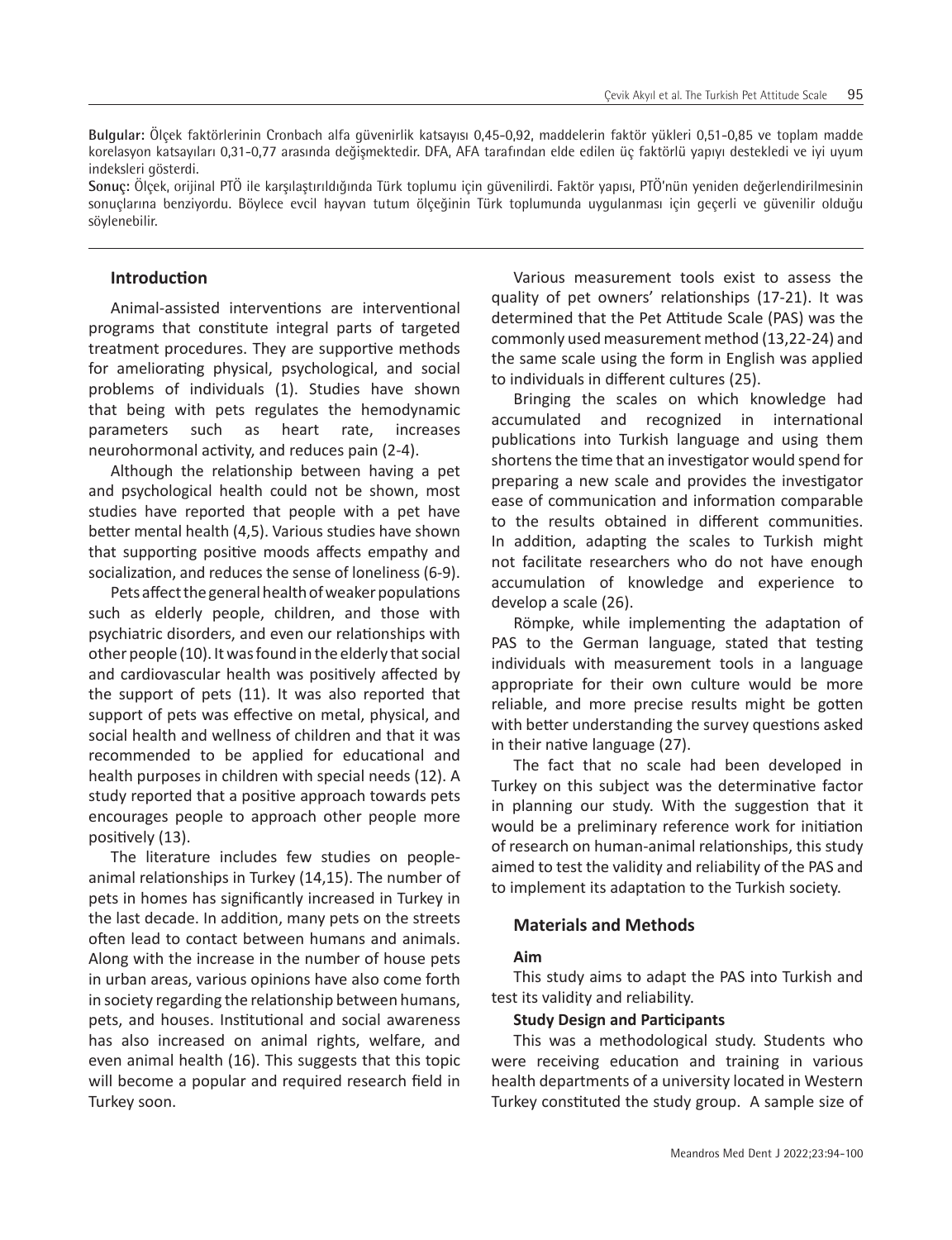300 participants was required to find a test's factor structure (28). The research was completed with 304 students who filled the forms completely. For gathering research data, the questionnaire, which was prepared by the investigators and containing sociodemographic characteristics of students, and PAS were used.

## **Ethical Consideration**

Permission was obtained via e-mail for the adaptation of the PAS, which was developed by Templer et al. (29), into Turkish. In addition, the approval of the Faculty of Dentistry, Clinical Research Ethics Committee was obtained with number 2018/026 to conduct the study. The participants were informed about the study and that their personal information would be kept confidential. Those who volunteered were included in the study.

## **Data Collection**

The data was collected with the students in the departments of health at a university in Western Turkey on weekdays during the course breaks between May 14 and June 5, 2018. The polls were distributed to the students, who were asked to complete the questionnaires. A second interview was carried out with 77 of the students three weeks later. The data collection process took approximately 12 to 15 minutes for each student.

#### **The Pet Attitude Scale**

PAS was modified by Templer et al. (29) in 2011 and had 18 items as a 7-point Likert type scale. Each item was scored between 1 and 7. The scale had three subscales that indicated individuals' attitudes towards pets, which were Love and Interaction (items 1, 2, 3, 5, 7, 8, 10, 11, 14, 16, 18), Pets in the Home (items 6, 9, 12, 13, 15) and Joy of Pet Ownership (items 4,17). The minimum and maximum scores were 18 and 126, respectively. The PAS was completed in 7 to 10 minutes. Templer et al. (29) found Cronbach's α coefficient to be 0.92 for PAS (29).

#### **Language Validity**

First, the PAS was translated from English into Turkish to test language validity. Then, the Turkish version was back-translated into English by two linguists. The researchers reviewed the English backtranslation by comparing it to the original scale. A preliminary study was conducted with 18 students using the PAS. No item was removed from PAS.

#### **Statistical Analysis**

Data were analyzed using the Cronbach's α reliability coefficient, the Pearson Product-Moment Correlation Coefficient, factor analysis, the Barlett test, the Kaiser-Meyer Olkin test, correlations, numbers, and percentages. The p<0.05 was considered significant.

# **Results**

The sociodemographic characteristics of the students are shown in Table 1. The average age of the students was 22. Of them, 62.8% were female, 99% were single, 72.4% studied nursing, 21.7% studied medicine, and 5.9% studied dentistry.

#### **Validity**

An EFA was applied using varimax rotation to determine the dimensional structure of the scale. The KMO value was used to test the suitability of the items for factor analysis, and the value obtained was determined to be 0.911. All values for the measure of sampling adequacy (MSA) were determined to be greater than 0.5 (all MSA >0.872). The Bartlett test for sphericity confirmed that the data was suitable for factor analysis ( $\chi^2$ =2778.40, df=153, p<0.001). In the first attempt, a 3-factor structure with an eigenvalue greater than 1 was obtained. The first factor consisted of the items 1, 2, 3, 5, 7, 8, 10, 11, 14, 16 and 18, whereas the second factor consisted of the items 6, 9, 12, 13, and 15 and the third factor consisted of the

**Table 1. The sociodemographic characteristics of the students (n=304)**

|                          |                                             | <b>Mean</b> | <b>SD</b> |  |  |
|--------------------------|---------------------------------------------|-------------|-----------|--|--|
| Age                      |                                             | 22.7        | 1.2       |  |  |
|                          |                                             | n           | %         |  |  |
| Gender                   | Female                                      | 191         | 62.8      |  |  |
|                          | Male                                        | 113         | 37.2      |  |  |
|                          | Total                                       | 304         | 100.0     |  |  |
| <b>Marital</b><br>status | Single                                      | 301         | 99.0      |  |  |
|                          | Married                                     | 3           | 1.0       |  |  |
|                          | Total                                       | 304         | 100.0     |  |  |
| <b>School</b>            | <b>Medical faculty</b>                      | 66          | 21.7      |  |  |
|                          | Faculty of dentistry                        | 18          | 5.9       |  |  |
|                          | School of health -<br>department of nursing | 220         | 72.4      |  |  |
|                          | Total                                       | 304         | 100.0     |  |  |
| SD: Standard deviation   |                                             |             |           |  |  |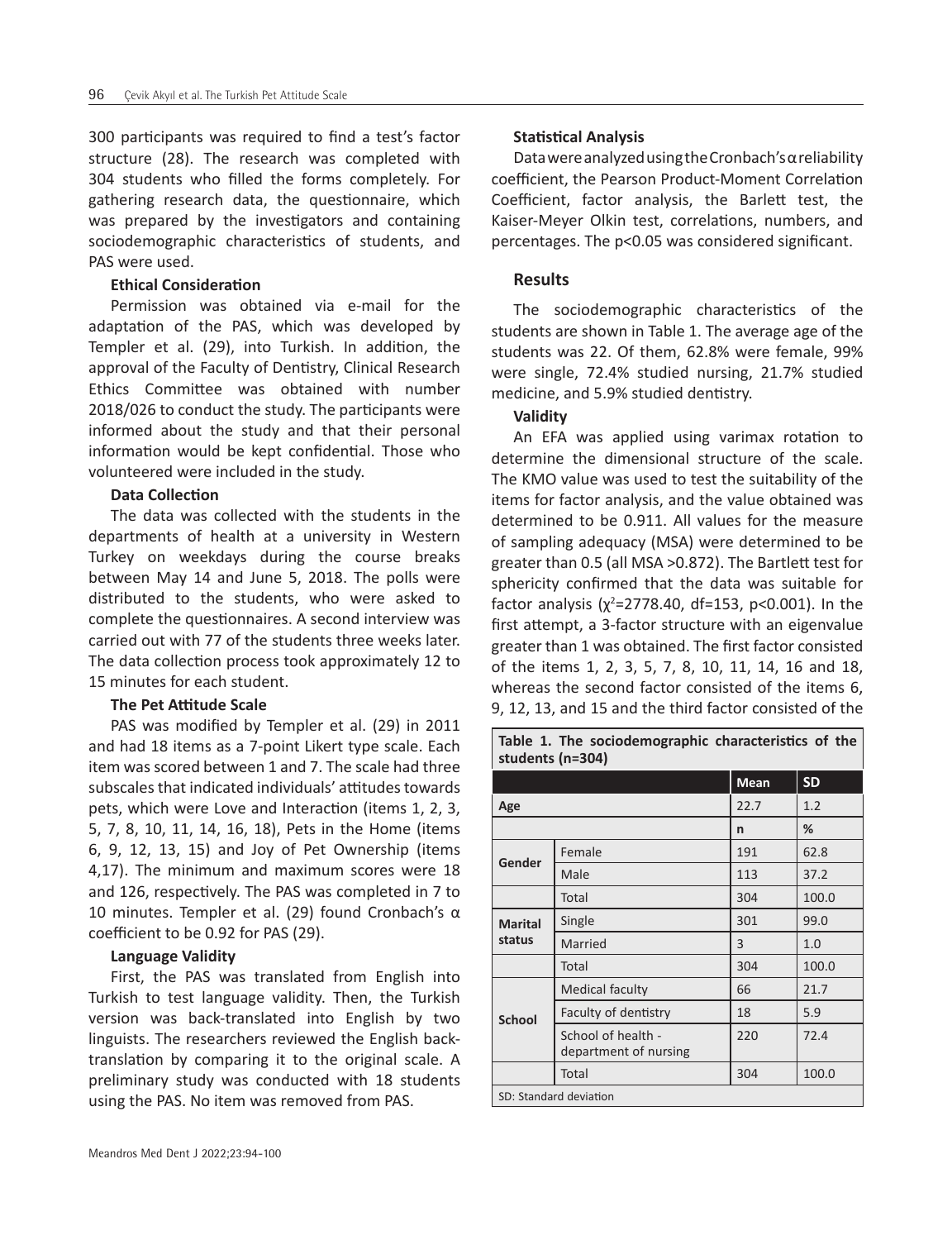items 4 and 17. These three factors were determined to explain 57.4% of the total variance. The CFA performed for this structure revealed χ=467.614, df=132 (p<0.001), χ2/df=3.54, RMSEA=0.075, GFI=0.86, CFI=0.88, and IFI=0.89. The values obtained were determined to be outside the acceptable levels, even though close. Additionally, when the levels of internal consistency were analyzed, it was found to be 0.92 for the first factor, 0.76 for the second factor, and 0.45 for the third factor; the internal consistency was not at an acceptable level for the third factor. When the results of CFA and the problems related to the internal consistency level of the third factor were considered, it was concluded that such a 3-factor structure was not suitable, and the suitability of a 2-factor structure was tested.

The evaluation revealed that the first factor consisted of items 1, 2, 3, 5, 7, 8, 10, 11, 14, and 16, whereas the second factor consisted of items 4, 6, 9, 12, 13, 15, and 17. Therefore, the first factor was observed to consist of items related to positive behaviors, whereas the second factor consisted of items related to negative behaviors. The two factors were determined to explain 53.7% of the total variance. The factor loads of the items in the first factor were found to range from 0.569 to 0.883, whereas the factor loads of the items in the second factor from 0.592 to 0.832. CFA performed for this structure revealed  $\chi^2$ =279.891, df=128 (p<0.001), χ2 /df=2.19, RMSEA=0.063, GFI=0.905, CFI=0.949, IFI=0.950 and SRMR=0.049. The results confirmed that this 2-factor structure had an acceptable level of suitability. The CFA Path Diagram of PAS-TR following the construction of the second CFA model was shown in Figure 1.

## **Reliability**

Cronbach's α was used to determine the internal consistency level of PAS-TR. The internal consistency level was found to be 0.925 for the first factor, 0.824 for the second factor, and 0.906 for the entire scale. When the corrected item-total correlation levels were analyzed, it was determined that the items with the highest level were the items 5 and 8 (0.772 and 0.733, respectively) and those with the lowest level were the items 9 and 12 (0.313 and 0.370, respectively).

The test-retest results of the PAS revealed that the intraclass correlation coefficient (ICC) level was 0.738 (good) for the first factor, 0.776 (excellent) for





#### **Discussion**

In this study, PAS, which was modified by Templer et al. (29) in 2011, was adapted into Turkish. The psychometric features were tested on students in the departments of health in Turkey.

# **Validity**

EFA and CFA were performed to determine the structural validity of PAS-TR. It was found that the scale was grouped under two factors in the Turkish version like the original scale and explained 53.7% of the total variance. A variance ratio ranging from 40% to 60% determined in the analysis of the scale has been considered sufficient (31). It has been shown in studies that items with a factor load below 0.30 must be not including during evaluation (32,33). It was determined in our study that the factor loads of PAS-TR ranging from 0.559-0.853 (Table 2); thus, no one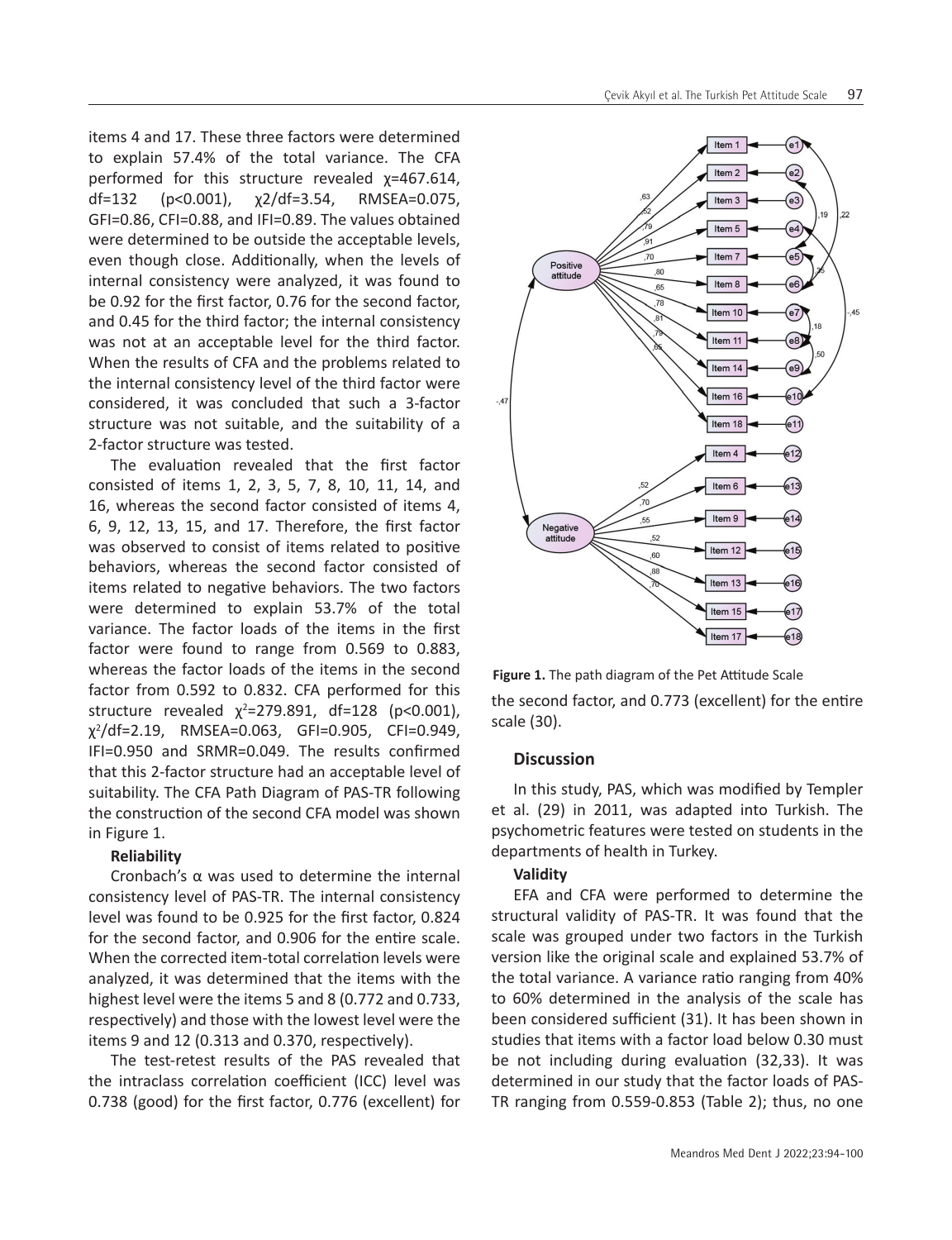| Table 2. Item-total score correlation coefficients, factor loadings of Pet Attitude Scale (n=304) |                    |          |          |                    |          |  |  |  |
|---------------------------------------------------------------------------------------------------|--------------------|----------|----------|--------------------|----------|--|--|--|
|                                                                                                   | 3-factor structure |          |          | 2-factor structure |          |  |  |  |
|                                                                                                   | Factor 1           | Factor 2 | Factor 3 | Factor 1           | Factor 2 |  |  |  |
| Item 1                                                                                            | 0.602              | $-0.003$ | $-0.377$ | 0.632              | $-0.212$ |  |  |  |
| Item 2                                                                                            | 0.637              | $-0.272$ | 0.350    | 0.569              | $-0.063$ |  |  |  |
| Item 3                                                                                            | 0.788              | $-0.121$ | $-0.148$ | 0.788              | $-0.189$ |  |  |  |
| Item 4                                                                                            | $-0.118$           | 0.355    | 0.592    | $-0.161$           | 0.592    |  |  |  |
| Item 5                                                                                            | 0.856              | $-0.110$ | $-0.167$ | 0.853              | $-0.210$ |  |  |  |
| Item 6                                                                                            | $-0.113$           | 0.636    | 0.110    | $-0.200$           | 0.730    |  |  |  |
| Item 7                                                                                            | 0.764              | $-0.234$ | 0.114    | 0.729              | $-0.138$ |  |  |  |
| Item 8                                                                                            | 0.826              | $-0.160$ | $-0.090$ | 0.815              | $-0.200$ |  |  |  |
| Item 9                                                                                            | 0.001              | 0.519    | 0.289    | $-0.024$           | 0.656    |  |  |  |
| Item 10                                                                                           | 0.675              | 0.028    | $-0.217$ | 0.708              | $-0.063$ |  |  |  |
| Item 11                                                                                           | 0.768              | 0.046    | $-0.432$ | 0.818              | $-0.164$ |  |  |  |
| Item 12                                                                                           | $-0.112$           | 0.703    | 0.043    | $-0.087$           | 0.617    |  |  |  |
| Item 13                                                                                           | $-0.034$           | 0.607    | $-0.027$ | $-0.081$           | 0.669    |  |  |  |
| Item 14                                                                                           | 0.785              | $-0.035$ | $-0.384$ | 0.826              | $-0.193$ |  |  |  |
| Item 15                                                                                           | $-0.253$           | 0.580    | 0.448    | $-0.224$           | 0.832    |  |  |  |
| Item 16                                                                                           | 0.769              | $-0.091$ | $-0.124$ | 0.777              | $-0.127$ |  |  |  |
| Item 17                                                                                           | $-0.316$           | 0.192    | 0.636    | $-0.299$           | 0.678    |  |  |  |
| Item 18                                                                                           | 0.669              | $-0.146$ | $-0.085$ | 0.661              | $-0.165$ |  |  |  |

the scale items were removed. The factor structure of PAS-TR determined by factor analysis was found to have construct validity.

CFA supported the 2-factor structure of the scale obtained as the result of EFA. The evaluation did not reveal good compliance regarding the  $X^2$ /df ratio and the RMSEA value. It has been stated in the literature that χ2/df<3 indicates a perfect fit, and the acceptable RMSEA value is ≤8 (34,35). The confirmatory factor analysis for this structure revealed the results as χ2=279.891, df=128 (p<0.001), χ2/df=2.19, RMSEA=0.063, GFI=0.905, CFI=0.949, IFI=0.950 and SRMR=0.049. These results confirmed the suitability of the 2-factor structure.

## **Reliability**

Reliability was assessed using Cronbach's α internal consistency coefficient, item-total correlation, and rest-retest analysis. Cronbach's  $\alpha$  consistency coefficient was calculated as an indicator of inner consistency and homogeneity of the PAS-TR. The scale is classified as quite reliable between 0.60 and 0.79, and highly reliable between 0.80 and 1.00 (36).

Meandros Med Dent J 2022;23:94-100

Cronbach's alpha coefficient was determined as 0.92- 0.93 in the validity and reliability study of the original scale (29). In this study, Cronbach's α coefficient was used for determining the internal consistency of the PAS. The internal consistency level was calculated as 0.925 for the first factor, 0.824 for the second factor, and 0.906 for the entire scale. When the corrected item-total correlation levels were investigated, it was found that the items with the highest level were items 5 and 8 (0.772 and 0.733, respectively), whereas those with the lowest level were items 9 and 12 (0.313 and 0.370, respectively). The internal consistency of PAS-TR was high. PAS-TR is a reliable scale having internal consistency.

The items of the scale having low coefficients are considered not reliable enough. When the correlation coefficient of the item is under 30, it is suggested that insufficient reliability is present (37). The item-total correlation scores of PAS-TR were 0.313-0.772. The total score correlation coefficients of entire items in the scale were above 0.30. From this aspect, the total correlation values of PAS-TR were at the suitable reliability level.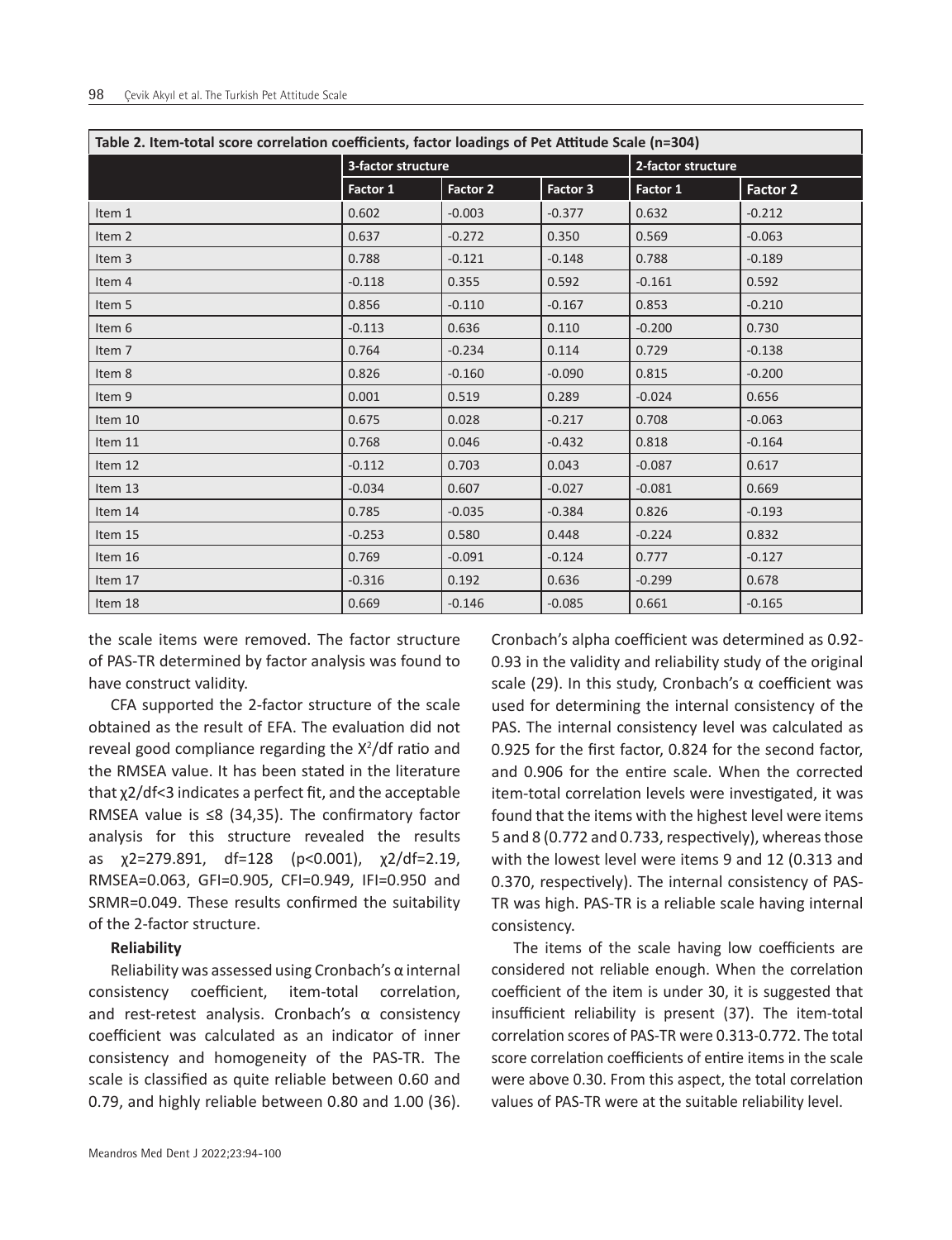When PAS-TR was done 77 students with an interval of three weeks for test-retest analysis, highlevel positive statistically significant relationships were found to be present regarding the entire scale and all its sub-dimensions. Consistency of PAS-TR with time was determined. This result revealed that the internal consistency of the scale was high and that reliable results could be obtained in more than one application of the scale (31).

# **Conclusion**

The results of this study in which we had measured the validity and reliability of the PAS revealed that the PAS adapts well to Turkish society.

# **Ethics**

**Ethics Committee Approval:** The present cohort study was designed as a survey and was approved by the Clinical Research Ethics Committee of Adnan Menderes University Faculty of Dentistry (decision no: 98318678-020, date: 28.03.2018).

**Informed Consent:** Consent was obtained from the questionnaire participants.

**Peer-review:** Externally peer-reviewed.

## **Authorship Contributions**

Concept: R.Ç.A., Design: R.Ç.A., Data Collection or Processing: A.K., M.Ş.A., Analysis or Interpretation: S.Ç.S., F.A., Literature Search: R.Ç.A., A.K., M.Ş.A., Writing: R.Ç.A.

**Conflict of Interest:** No conflict of interest was declared by the authors.

**Financial Disclosure:** The authors declared that this study received no financial support.

## **References**

- 1. Matuszek S. Animal-facilitated therapy in various patient populations: systematic literature review. Holist Nurs Pract 2010; 24: 187-203.
- 2. Beetz A, Uvnäs-Moberg K, Julius H, Kotrschal K. Psychosocial and psychophysiological effects of human-animal interactions: the possible role of oxytocin. Front Psychol 2012; 3: 234.
- 3. Marcus DA, Bernstein CD, Constantin JM, Kunkel FA, Breuer P, Hanlon RB. Impact of animal-assisted therapy for outpatients with fibromyalgia. Pain Med 2013; 14: 43-51.
- 4. Bert F, Gualano MR, Camussi E, Pieve G, Voglino G, Siliquini R. Animal assisted intervention: A systematic review of benefits and risks. Eur J Integr Med 2016; 8: 695-706.
- 5. Straede CM, Gates GR. Psychological health in a population of Australian cat owners. Anthrozoös 1993; 6: 30-42.
- 6. Serpell J. Beneficial effects of pet ownership on some aspects of human health and behaviour. J R Soc Med 1991; 84: 717-20.
- 7. Odendaal JS. Animal-assisted therapy magic or medicine? J Psychosom Res 2000; 49: 275-80.
- 8. Parello CAK, Wesley Y, Campbell M. Examining pet attitude in relationship to loneliness and parenthood motivation in petowning adults. Health 2014; 6: 598-606.
- 9. Jacobson KC, Chang L. Associations Between Pet Ownership and Attitudes Toward Pets With Youth Socioemotional Outcomes. Front Psychol 2018; 9: 2304.
- 10. Amiot CE, Bastian B. Toward a psychology of human-animal relations. Psychol Bull 2015; 141: 6-47.
- 11. Krause-Parello CA, Kolassa J. Pet Therapy: Enhancing Social and Cardiovascular Wellness in Community Dwelling Older Adults. J Community Health Nurs 2016; 33: 1-10.
- 12. Min M, Zaw CC. A review on animal-assısted therapy and activities for healthcare and teaching of children. Journal of Education and Social Scinces 2016; 5: 40-6.
- 13. Guthrie MF, PH Marshall, Hendrick SS, Hendrick C, Logue E. Human love styles and attitudes toward pets. Anthrozoös 2018; 31: 41-60.
- 14. Özen A, Özen R, Yaşar A, Armutak A, Bayrak S, Gezman A, Şeker İ. Attitudes of Turkish veterinary students and educators towards the moral status of animals and species rating. Kafkas Üniv Vet Fak Derg 2009; 15: 111-8.
- 15. Doğan Ö, Özkul T, Özen A. The attitudes and views of Firat and Uludag University Faculty of Veterinary Medicine students on the subject of dog psychology. Ankara Üniv Vet Fak Derg 2011; 58: 85-91.
- 16. Sıddıq AB, Erdem Ç, Şanlı Ş. The Scopes of Anthrozoology, the Study of Human-Animal Relationships in Turkey. İnsan ve Toplum Bilimleri Araştırmaları Dergisi 2018; 7: 805-26.
- 17. Wilson CC, Netting FE, New JC. The pet attitude inventory. Anthrozoös 1987; 1: 76-84.
- 18. Johnsons TP, Garrity TF, Stallones L. Psychometric evaluation of the Lexington attachment to pets scale (LAPS). Anthrozoös 1992; 5: 160-75.
- 19. Staats S, Miller D, Carnot MJ, Rada K, Turnes J. The Miller-Rada commitment to pets scale. Anthrozoös 1996; 9: 88-94.
- 20. Lago D, Kafer R, Delenay M, Connell C. Assessment of favorable attitudes toward pets: Development and preliminary validation of self-report pet relationship scales. Anthrozoös 1988; 1: 240- 54.
- 21. Wilson CC, Netting FE. The status of instrument development in the human-animal interaction field. Anthrozoös 2012; 25: 11-55.
- 22. Fiocco AJ, Hunse AM. The Buffer Effect of Therapy Dog Exposure on Stress Reactivity in Undergraduate Students. Int J Environ Res Public Health 2017; 14: 707.
- 23. Dixon-Preylo B, Arikawa H. Comparison of vegetarians and nonvegetarians on pet attitude and empathy. Anthrozoös 2008; 21: 387-95.
- 24. Williams J, Lawrence A, Muldoon J. Children and their pets: exploring the relationships between pet ownership, pet